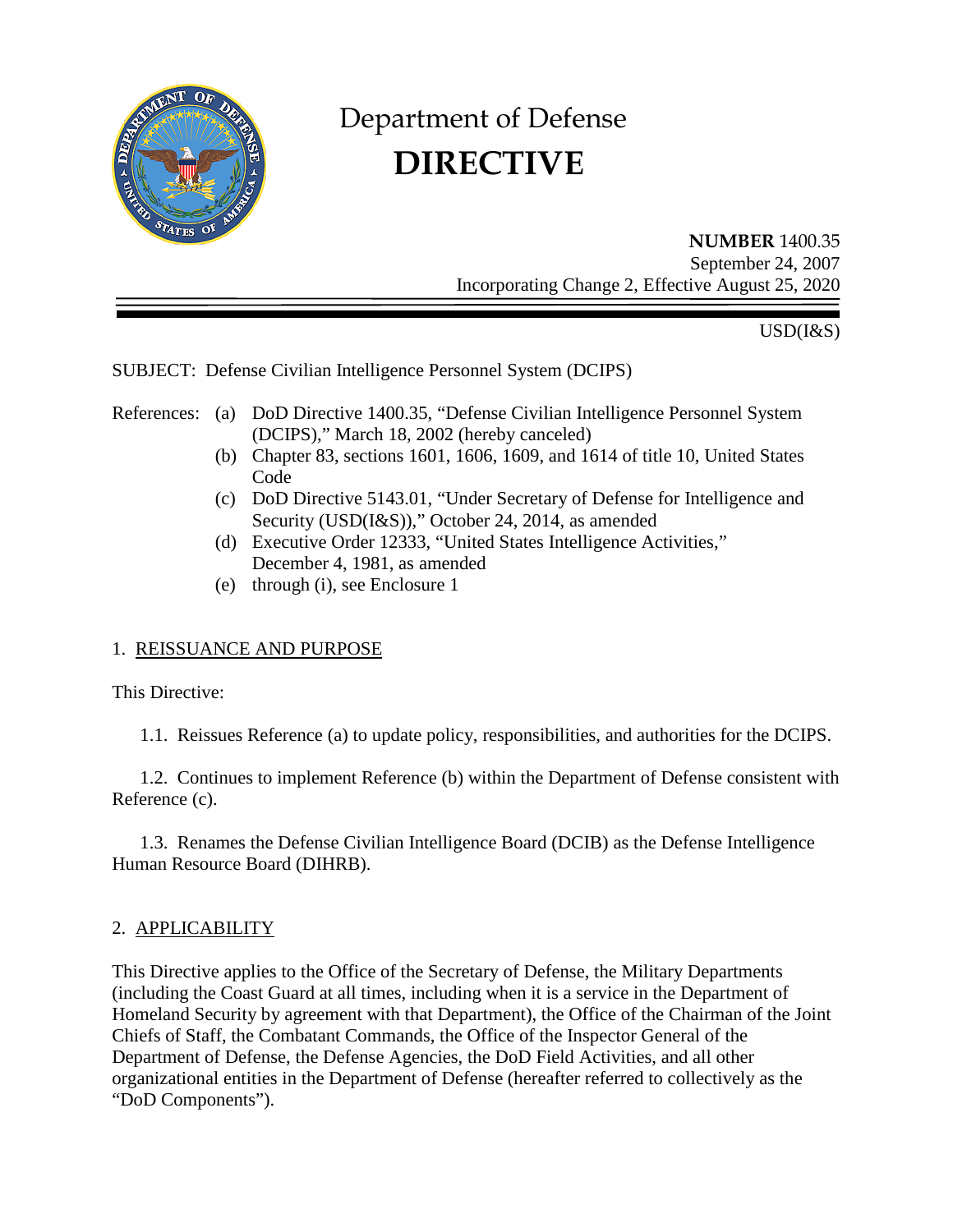# 3. DEFINITIONS

 3.1. Defense Intelligence Components. For the purposes of this Directive, DoD organizations that perform national intelligence, Defense Intelligence, and intelligence-related functions, including: the Defense Intelligence Agency, the National Geospatial-Intelligence Agency, the National Reconnaissance Office, the National Security Agency/Central Security Service, the Office of the Under Secretary of Defense for Intelligence and Security, the intelligence elements of the Active and Reserve components of the Military Departments, and any successor to the components specified above.

 3.2. Intelligence Community (IC). The agencies and organizations enumerated in Executive Order 12333 (Reference (d)) and section 401a of title 50, United States Code (Reference (e)).

 3.3. Intelligence Function. The work performed by any portion of a Military Department or other DoD Component that fulfills an intelligence mission.

## 4. POLICY

It is DoD policy that:

 4.1. The DCIPS shall be consistent with the human resources strategies, policies, programs, and processes established by the Director of National Intelligence, and shall be the civilian personnel system for the Defense Intelligence Components and such other DoD positions, organizations, and components designated by the Under Secretary of Defense for Intelligence and Security (USD(I&S)), with the concurrence of the Head of the Component affected.

 4.2. The DCIPS shall enable military and civilian managers to accomplish the mission of their respective Components by:

 4.2.1. Creating a system of human resource policies and management practices that will make the DoD Intelligence Components attractive places to work and establish them as "employers of choice" for top talent;

 4.2.2. Providing for planned training, education, and diverse assignments that support retention and career development of Defense Intelligence professionals and other career professionals in the Defense Intelligence Components;

 4.2.3. Implementing the DCIPS in a manner that is understandable, that clearly establishes employee and manager roles and responsibilities, and provides for continuous evaluation and improvement; and

 4.2.4. Developing DCIPS policies and practices with appropriate consideration of both the National Security Personnel System and the Director of National Intelligence (DNI) IC Human Capital Strategy (Reference (f)).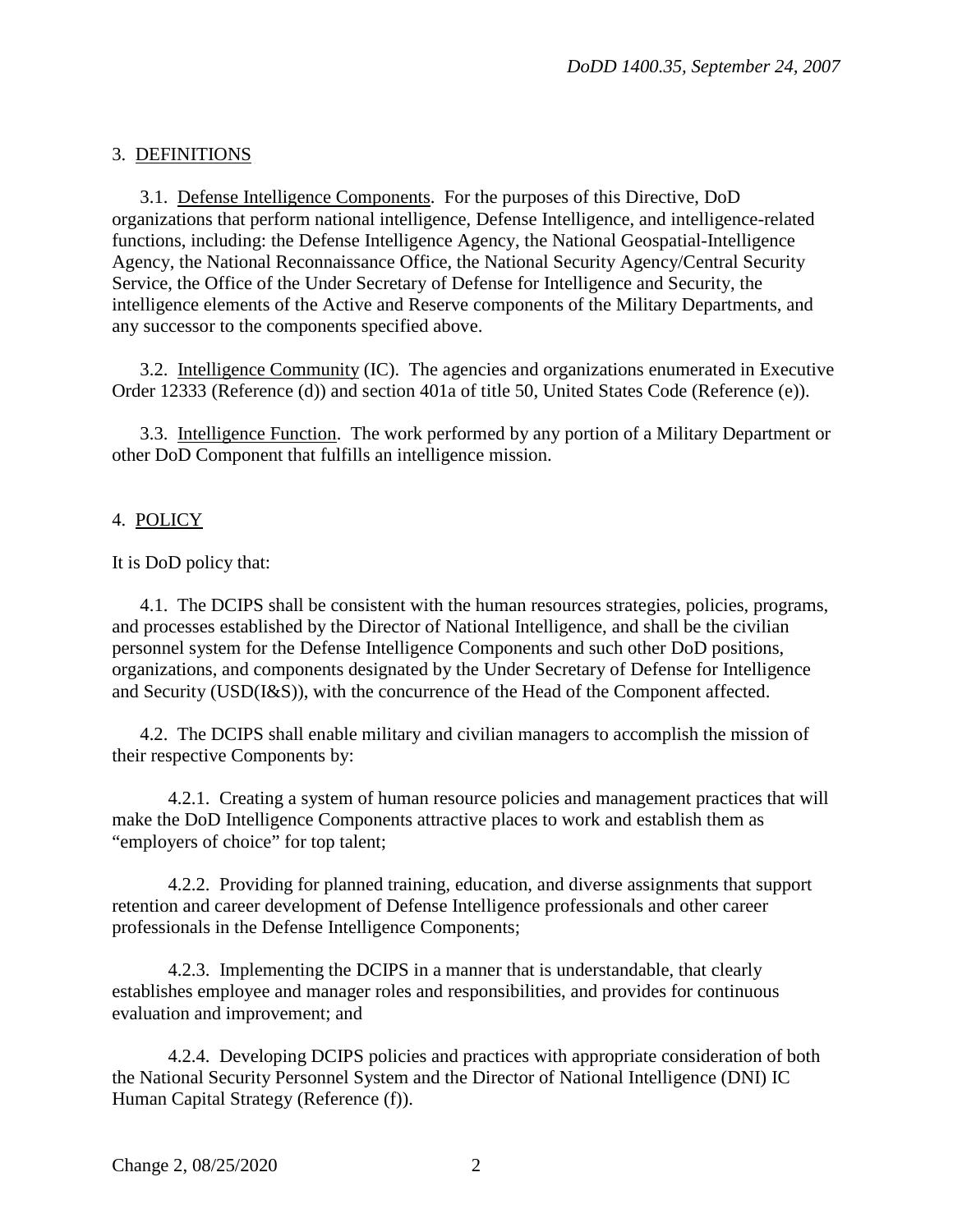#### 5. RESPONSIBILITIES

5.1. The USD(I&S), in consultation with the DNI, pursuant to Reference (c), shall:

 5.1.1. Develop DCIPS policy, to include the subchapters in DoD Directive 1400.25-M (Reference (g)), in conjunction with the Under Secretary of Defense for Personnel and Readiness (USD(P&R)).

 5.1.2. Oversee the implementation and management of the policy developed under paragraph 5.1.1.

 5.1.3. Issue guidance applicable to management of DoD intelligence personnel, in consultation with the DNI, as appropriate, consistent with applicable law, including References (b), (e), (f), and Public Law 108-458 (Reference (h)).

 5.1.4. Make recommendations to the Secretary of Defense relating to the termination of employment of any employee in a Defense Intelligence position external to the Military Departments, under section 1609 of Reference (b).

 5.1.5. Designate a representative to co-chair the DIHRB with a representative designated by the USD(P&R).

5.1.6. Designate, on behalf of the Secretary of Defense, the following:

 5.1.6.1. DoD organizational elements that perform intelligence functions as Defense Intelligence Components, with the concurrence of the Head of the DoD Component affected, consistent with section 1614 of Reference (b).

 5.1.6.2. Positions that are not located within a Defense Intelligence Component as DoD Intelligence positions, with the concurrence of the Head of the DoD Component to which the positions report, consistent with section 1601 of Reference (b).

5.1.7. Develop regulations to implement DCIPS, in coordination with the USD(P&R).

 5.1.8. Coordinate and exchange DCIPS-related information with USD(P&R) and other Office of the Secretary of Defense Principal Staff Assistants and Heads of DoD Components exercising collateral or related functions.

 5.1.9. Provide DCIPS guidance to the Heads of DoD Components not identified as Defense Intelligence Components, but who have designated DCIPS positions in their respective DoD Component.

 5.1.10. After functional review by the Head of the Defense Intelligence Component, or Head of another DoD Component containing DCIPS positions, approve new Defense Intelligence Senior Executive Service (DISES) positions and request allocation by the Chief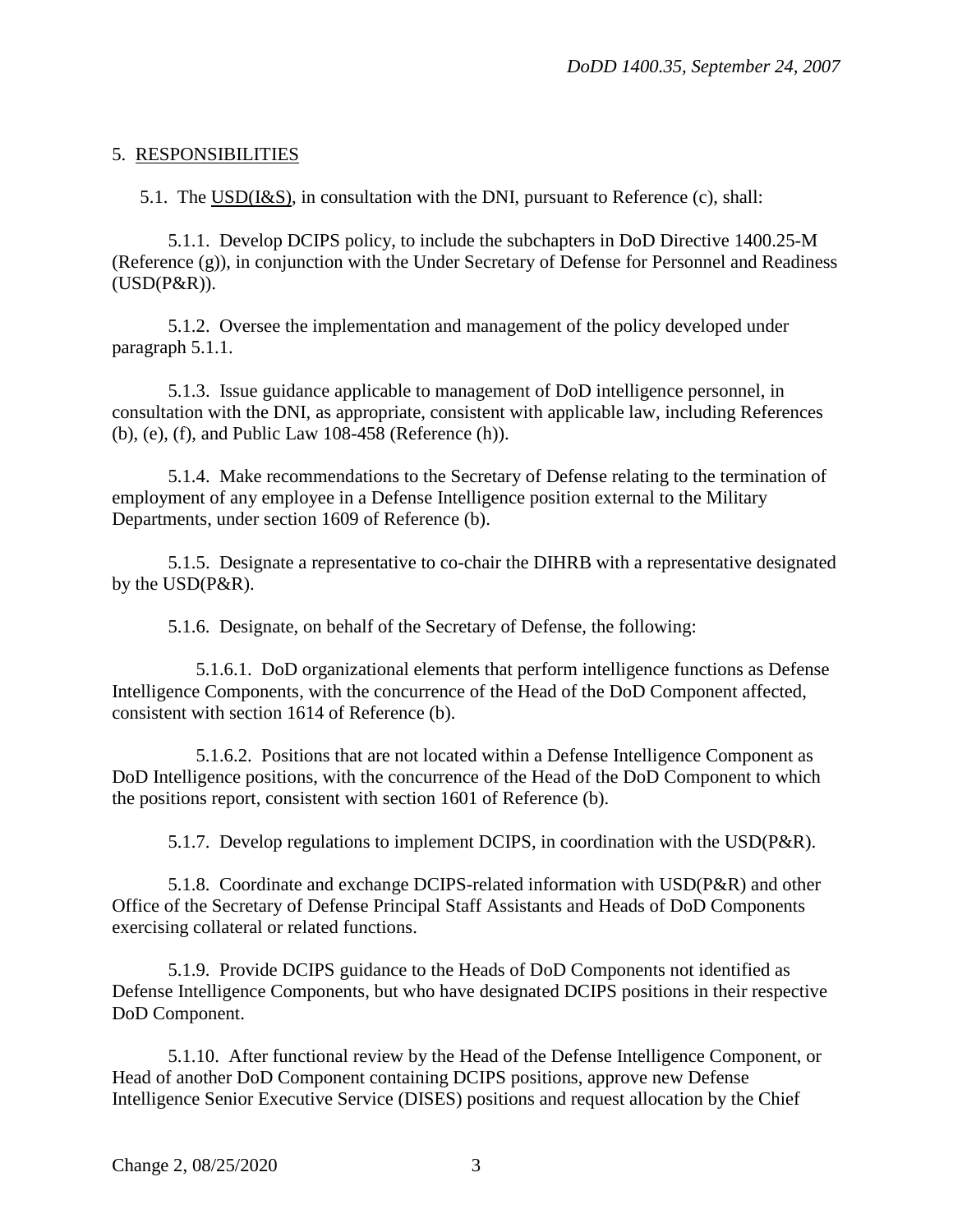Management Officer of the Department of Defense (CMO), if such allocation is within the statutory ceiling set for the DISES positions under section 1606 of Reference (b).

 5.1.11. Establish procedures for allocation of Defense Intelligence Senior Level positions.

 5.2. The USD(P&R), as the Principal Staff Assistant and advisor to the Secretary and Deputy Secretary of Defense for civilian personnel management matters in the Total Force structure, shall:

 5.2.1. Incorporate and publish DCIPS subchapters in Reference (g) as developed in coordination with the USD(I&S).

5.2.2. Propose changes to Chapter 83 of Reference (b) to USD(I&S).

5.2.3. Designate a senior co-chair of the DIHRB.

5.3. The DoD General Counsel shall provide a senior representative to the DIHRB.

5.4. The CMO shall:

5.4.1. Provide a senior representative to the DIHRB.

 5.4.2. Manage the DISES and Defense Intelligence Senior Level Presidential Rank Awards program.

 5.4.3. After functional review and approval by the USD(I&S), allocate DISES resources if such allocation is within the statutory ceiling set for DISES by section 1606 of Reference (c).

 5.5. The Secretaries of the Military Departments and the Directors of Defense Intelligence Components, under the authority, direction, and control of the USD(I&S), each shall:

5.5.1. Provide a senior representative to the DIHRB.

5.5.2. Support the work of the DIHRB, as required.

 5.5.3. Implement DCIPS policies, procedures, programs, and requirements as specified in this Directive. $<sup>1</sup>$  $<sup>1</sup>$  $<sup>1</sup>$ </sup>

 5.5.4. Supplement the policies, procedures, requirements, and guidance as authorized in Chapter 1000 of Reference (g) and other related DoD issuances, as appropriate, consistent with DoD policy.

 $\overline{a}$ 

<span id="page-3-0"></span><sup>&</sup>lt;sup>1</sup> The Secretaries of the Military Departments should consider the input of the Functional Intelligence Chief to be critical to the formulation of the Department's policies and may delegate their responsibilities in this area to the Functional Intelligence Chief. As in all areas of intelligence policy formulation, the USD(I&S) continues to look to the Functional Intelligence Chief to represent the position of the Military Departments on the formulation of DCIPS implementing policies.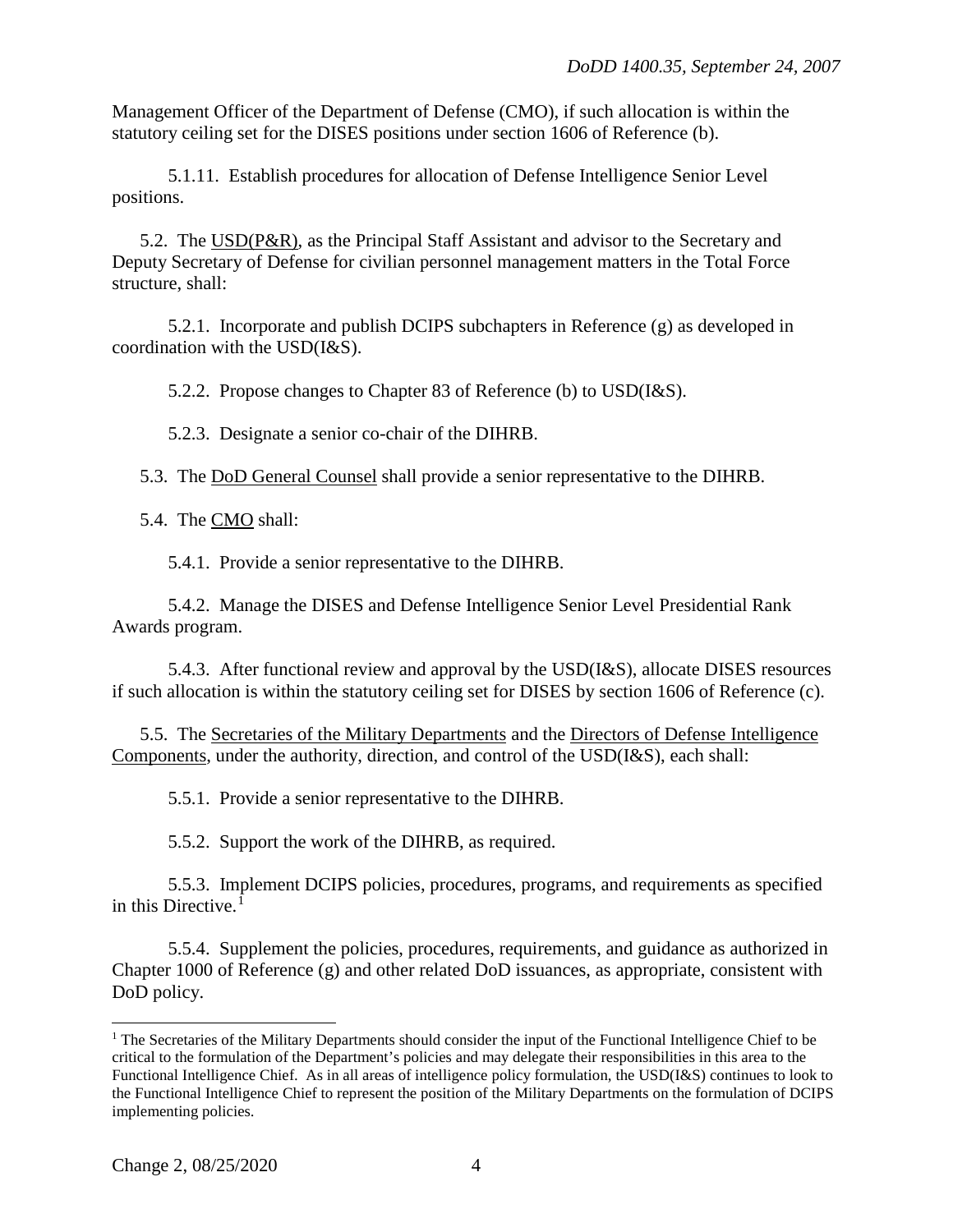5.6. The Heads of the DoD Components that are not Defense Intelligence Components and are outside the Military Departments with designated intelligence positions shall each:

5.6.1. Provide a senior representative to the DIHRB.

5.6.2. Support the work of the DIHRB, as required.

 5.6.3. Implement DCIPS policies, procedures, programs, and requirements as specified in this Directive.

 5.6.4. Supplement the policies, procedures, requirements, and guidance as authorized in Chapter 1000 of Reference (g) and other related DoD issuances, as appropriate, consistent with DoD policy.

 5.7. The Secretaries of the Military Departments each shall exercise the authority of the Secretary of Defense under section 1609 of Reference (b) relating to the termination of employment of any employee in a Defense Intelligence Position in their respective Military Departments in accordance with Reference (b), and shall notify the USD(I&S) of each exercise of this authority.

 5.8. The DIHRB shall advise the Intelligence, Surveillance, and Reconnaissance Integration Council; the USD(I&S); and USD(P&R) on DCIPS matters, including the development, implementation, administration of, and proposed changes to the DCIPS.

6. SUMMARY OF CHANGE 2. This administrative change updates:

a. The title of the Under Secretary of Defense for Intelligence to the USD(I&S) in accordance with Public Law 116-92 (Reference (i)).

 b. Additional organizational changes reflecting direction in statute or Secretary and Deputy Secretary of Defense direction.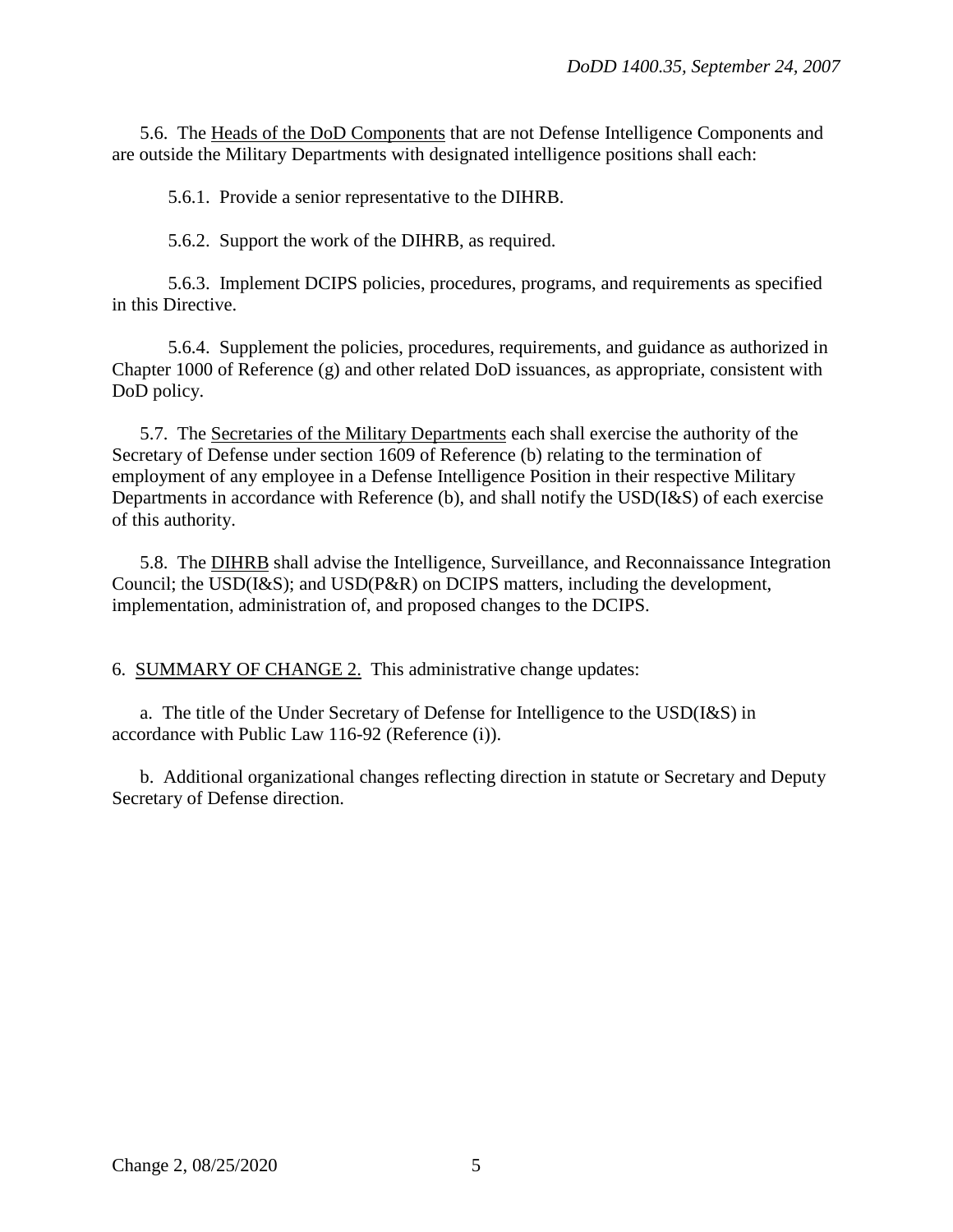#### 7. EFFECTIVE DATE

This Directive is effective September 24, 2007.

Individualement

Enclosures – 1 E1. References, continued